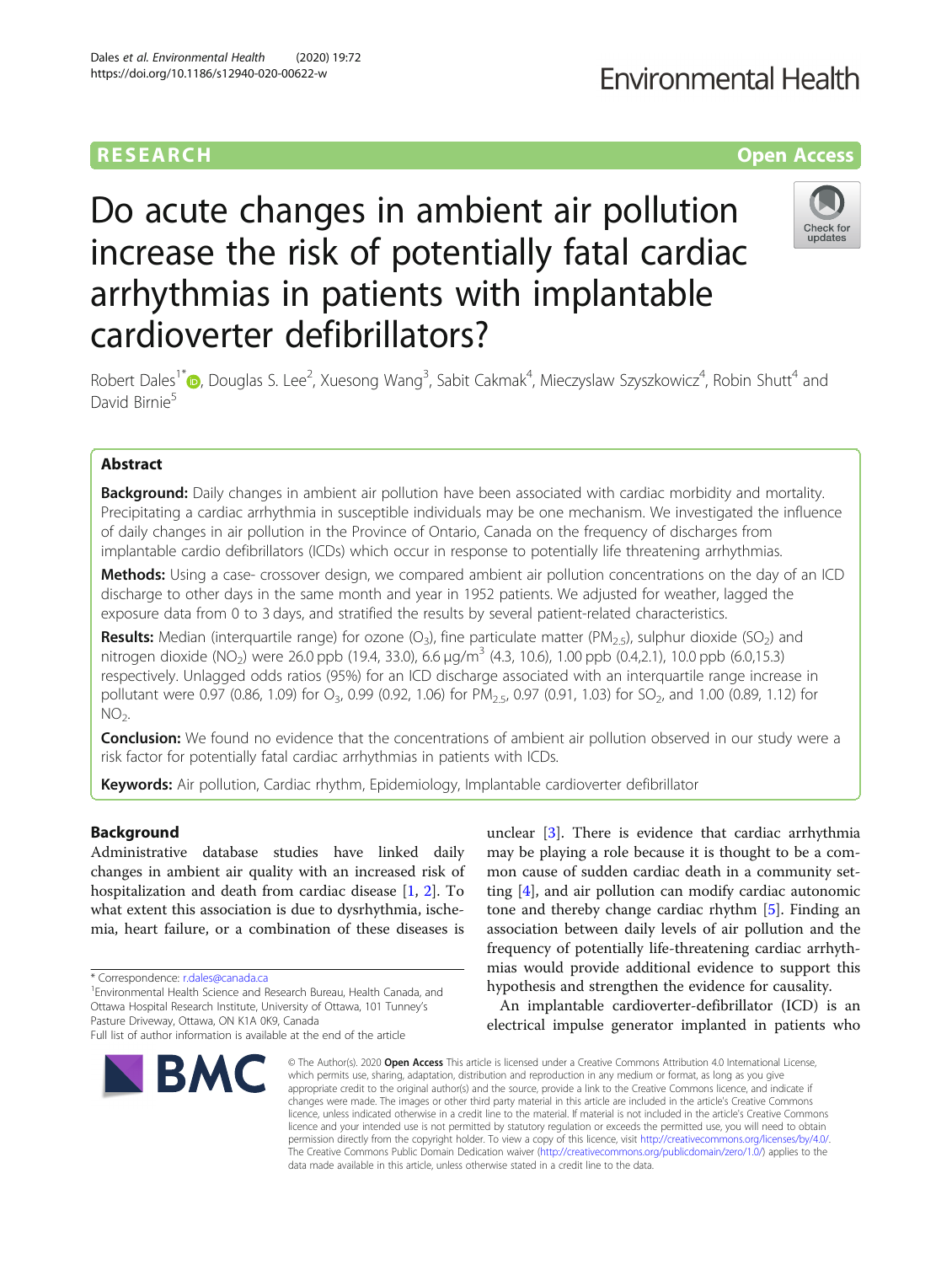are at risk of sudden cardiac death due to ventricular fibrillation/tachycardia. A potentially fatal arrhythmia triggers overdrive pacing or defibrillation to restore the baseline rhythm. A systematic review and meta-analysis of seven studies investigating the association between ventricular arrhythmias and air pollution in patients with ICDs reported inconsistent results. For the majority of the studies the lower confidence interval of the odds ratios (OR) did not exceed one for carbon monoxide (CO), nitrogen dioxide  $(NO<sub>2</sub>)$ , ozone  $(O<sub>3</sub>)$ , sulfur dioxide (SO<sub>2</sub>), particulate matter < 2.5  $\mu$ m in diameter (PM<sub>2.5</sub>), and particulate matter  $\langle 10 \mu m \rangle$  in diameter (PM<sub>10</sub>) [\[6](#page-9-0)]. One study of 281 subjects in Italy reported a concentration-response function whereby  $PM_{2.5}$  concentrations greater than  $25 \mu g/m^3$  were associated with a non-linear increase in the risk ratio for ventricular tachyarrhythmias. No effect was seen for  $PM_{10}$  or gaseous air pollutants [[7\]](#page-9-0).

The Ontario Ministry of Health, the sole payer of ICDs in Ontario, Canada had mandated that all ICD recipients have their data entered into the Ontario ICD database [[8\]](#page-9-0). We used this large database to investigate the influence of ambient air pollution on the frequency of appropriate ICD discharges.

Ontario has the largest population of any Canadian province with more than a third of all Canadians. The ambient air pollution is generally within the Canadian Ambient Air Quality Standards (CAAQS) recommended guidelines [[9\]](#page-9-0). The purpose of the present study is to investigate whether air pollution, which meets current concentration standards, triggers ICD discharges. Examining the evidence for an association between daily levels of air pollution and cardiac rhythm disturbances will enhance understanding of the health risks of air pollution in a susceptible population, the physiologic mechanisms underlying the cardiac toxicity of air pollution, and the nature of the association between cardiac morbidity and air pollution at lower concentrations than have been observed in the past.

This study addresses several knowledge gaps. Little is known about the effects of low concentrations of air pollution on ICD discharges. Though concentrations of nitrogen dioxide (NO<sub>2</sub>) and fine particulate matter (PM<sub>2.5</sub>) have been decreasing for decades in both the United States and Canada [\[10](#page-9-0), [11](#page-9-0)], recent studies have found adverse effects of air pollution at concentrations within existing air quality standards [[12\]](#page-9-0). Information about the lower thresholds for adverse health effects is essential to making informed decisions about air pollution regulation. Previous Canadian research in this area was done 16 years ago on patients with ICDs [\[13](#page-9-0)]. No significant association was found but the sample size was small compared to the sample size of the current study. The large sample size in the present study allowed us to stratify results by geographic region and several clinical variables in order to look for potentially susceptible subgroups.

### Methods

# The Ontario ICD registry

This database is kept by the Institute of Clinical Evaluative Sciences (ICES) in Toronto. Between two and three thousand defibrillators were implanted each year in residents of the Province of Ontario, between January 2007 and 2012. Patients were followed until death or their first appropriate ICD discharge, defined as being in response to ventricular fibrillation or ventricular tachycardia independently verified by a cardiologist [[8\]](#page-9-0). The last recorded ICD discharge was May 2012, and survivors were followed until as late as May 31, 2012. There were no exclusions based on age, geographic location or treating medical facility. Patients were eligible if they had had an ICD implant for primary or secondary prevention, or if the ICD was replaced. If during the study period, an ICD change was required, then we kept the data only for the first ICD. The study was approved by Health Canada and Public Health Agency of Canada's Research Ethics Board. Study Design: We used a case crossover design restricted to the patients within the ICD registry who had an appropriate ICD discharge. We compared the average concentration of air pollution on the day of an ICD discharge (case day) with the mean concentration measured on every other same day of the week (i.e. 7 days apart), in the same month and in the same year of the discharge (control days). For example, if a discharge occurred on a Sunday in September 2009, the control periods would be every Sunday in that month and year, apart from the day of discharge. Each patient served as their own control and by design, day-of-the week, month and year are also controlled for as well as short term time-invariant characteristics such as age, sex, social status, place of residence and chronic health conditions.

#### Air quality data

Ambient air pollution data were provided by the National Air Pollution Surveillance System (NAPS), Environment Canada [[14\]](#page-9-0). Data are collected hourly, 24 h a day, every day. Daily mean temperature, barometric pressure and relative humidity were obtained from the National Climate Data and Information Archive [[15\]](#page-9-0). To estimate personal exposure, we used data from the NAPS and weather monitors closest to each subject's area of residence, identified by a three digit postal code. Patients who did not reside within 50 km of a monitor (which is estimated to be less than 10%) were excluded from the study. Those who lived within 50 km of only one monitor were assigned the values measured at that single site. Those who lived within 50 km of more than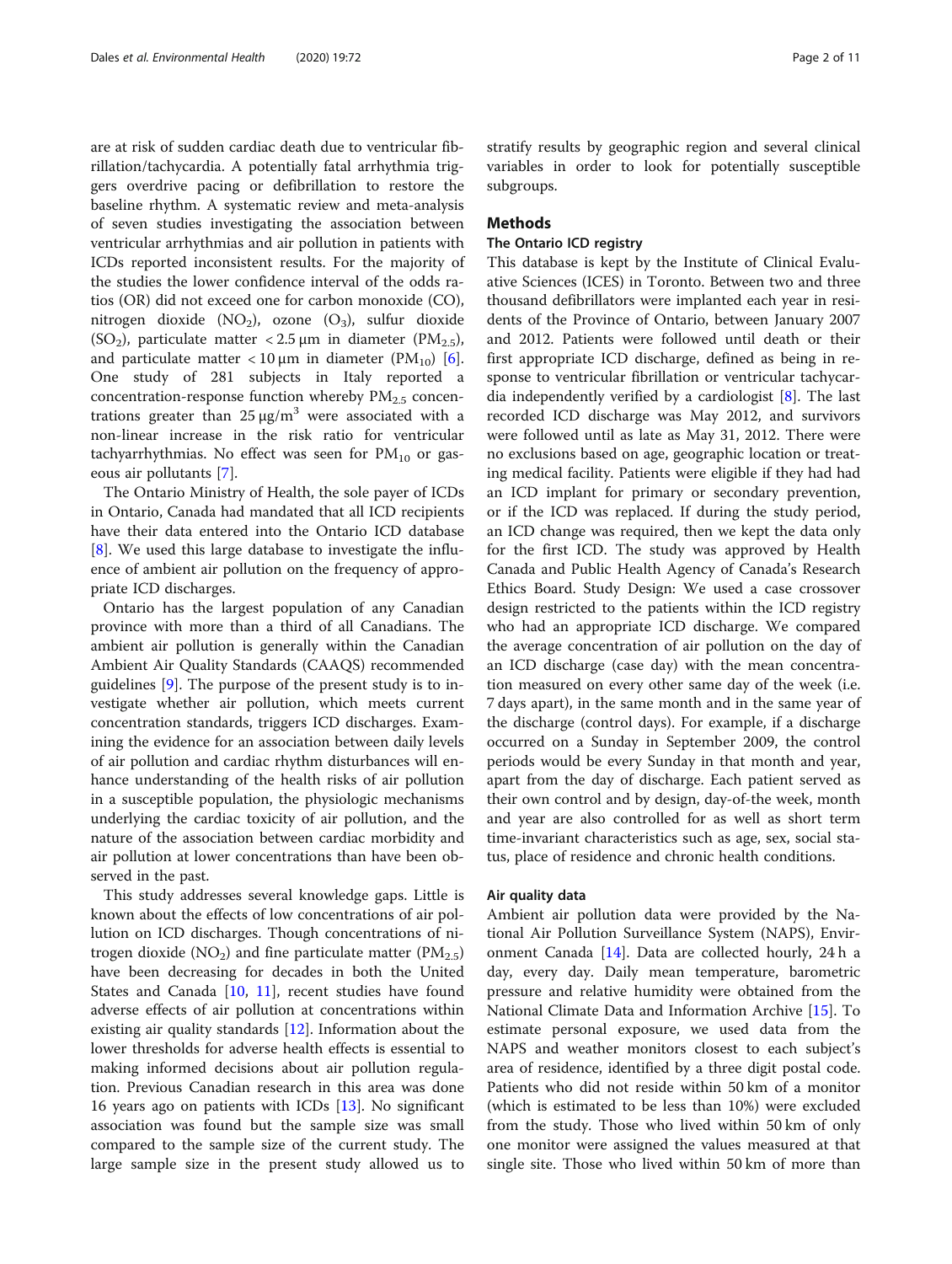one monitor were assigned exposure estimates based on the average of these stations, weighted inversely by the distances between the residential neighborhood and each of the monitors. Of the 516 residential areas indicated by the 3 digit postal code in Ontario, 482 were within 50 km of at least one NAPS monitor. In addition to the individual daily mean concentrations of sulphur dioxide  $(SO<sub>2</sub>)$ , ozone  $(O<sub>3</sub>)$ , nitrogen dioxide  $(NO<sub>2</sub>)$ , and fine particulate matter with aerodynamic diameter  $\leq 2.5 \,\mathrm{\mu m}$  $(PM<sub>2.5</sub>)$ , we used the Canadian Air Quality Health Index (AQHI) which is a summary measure of the latter three individual pollutants [[16\]](#page-9-0).

It was not feasible to have exact personal exposure measures. We assumed that on days when NAPS monitors recorded higher values, personal exposure was likely to be higher than when NAPS reported lower concentrations. The analysis is based on the difference in air pollution between event and control days, not absolute levels of exposure.

## Statistical analysis

Within the ICD database t-tests were used to compare clinical characteristics between those who experienced an ICD discharge and those who didn't. Cox proportional hazards regression analyses provided relative risk estimates for calculating hazard ratios. For the casecrossover analysis, which was restricted to only those who experienced an ICD discharge, conditional logistic regression was employed using SAS software, SAS Enterprise Guide, Version 7.1 Copyright (2015) SAS Institute Inc., Cary, North Carolina, USA. Daily mean temperature, relative humidity and barometric pressure were included in the models as continuous independent variables. Restricted cubic spline terms for weather variables fit using SAS macro %daspline (DSHIDE). Five knots were chosen, at 5th, 27.5th, 50th, 72.5th and 95th percentiles [\[17](#page-9-0), [18\]](#page-9-0). We tested the possibility of delayed effects by using lags of 0,1,2,3 days between air pollution and ICD discharge. To assess the effect of cumulative exposure, the mean of air pollution averaged over the day of the discharge and the 3 previous days was also tested for an association with ICD discharge. Goodness of fit was tested using Akaike Information Criterion [[19\]](#page-9-0). To determine if there were susceptible subgroups within the study population, we stratified results by univariate predictors of ICD discharge. To assess the possibility that an effect of air pollution on discharges may be affected by small differences in long term mean air quality or weather, we stratified results by region.

### Results

# Air pollution concentrations

Sixty NAPS were used for this study. All measured  $O_3$ , 54 measured  $PM_{2.5}$ , 45 measured  $NO_2$  and 37 measured  $SO<sub>2</sub>$ . Mean daily values of air pollutants were relatively low (Table [1](#page-3-0)), within the acceptable ranges according to the American and Canadian National Standards [\[10](#page-9-0), [20](#page-9-0)]. The observed 24 h mean for  $PM_{2.5}$  was 8.2  $\mu$ g/m<sup>3</sup> standard deviation (SD) 5.6. The US standard is a 98 percentile value of  $35 \mu g/m^3$  averaged over a 3 year period, and the Canadian 2015 standard was  $28 \mu g/m^3$ . The observed mean daily AQHI value of 2.7 (SD 0.75), on a scale of 1 to 10, would be considered in the lower range of health risk [[21\]](#page-9-0). Though Ontario is a large province (over 1 million square kilometers), the majority of patients experienced a similar moderate continental climate. The 24 h mean temperature was – 0.07 °C (SD 7.7) in the cold season from October to March and 15.7 °C (SD 6.1) in the warm season from April to September.

## Description of patients in the ICD database

Data were collected data on just over ten thousand patients, mostly men, between 2007 and 2012. Follow-up during that time period ceased if there was an ICD discharge or death (Table [2](#page-4-0)). The average length of follow-up was 2.2 years with a maximum of 5.3 years. A subset of these patients has been previously described [[22\]](#page-10-0). Of the 19 % (1952) who registered an appropriate ICD discharge, primary prevention was the indication for an ICD in 42% of the cases. Sixty-six percent had ischemic heart disease, 35% had a history of atrial fibrillation, 47% had sustained ventricular tachycardia, and 55% had a severely reduced ejection fraction. Apart from ischemic heart disease and cardiomyopathy, other cardiac pathologies included valvular and hypertensive heart diseases. Greater than 80% of patients who experienced an ICD discharge had been prescribed a beta-blocker and either an angiotensin-converting enzyme (ACE) inhibitor or an angiotensin II receptor blocker (ARB).

Statistically significant hazard ratios for the univariate predictors of an appropriate ICD discharge  $(p < 0.05)$ were: older age, male sex, history of smoking, ICD placement for secondary prevention, atrial fibrillation, and previously documented VT (ventricular tachycardia) or fibrillation (Table [3](#page-5-0)). For ischemic heart disease using non-ischemic heart disease as the referent, the hazard ratio was not statistically significant at 0.96 (95% CI 0.87, 1.07). The probability of an ICD discharge was greater in those who were prescribed an ACE inhibitor, an ARB, digoxin, or amiodarone. Similar risk factors were identified in a previous publication using this database which focused on ICD defibrillation in patients with a low ejection fraction who underwent ICD implantation for primary prevention [\[22](#page-10-0)].

# Case-crossover analysis of the associations between air pollution and ICD discharge

Analysis for this study was restricted to 1919 patients who experienced an appropriate discharge and could be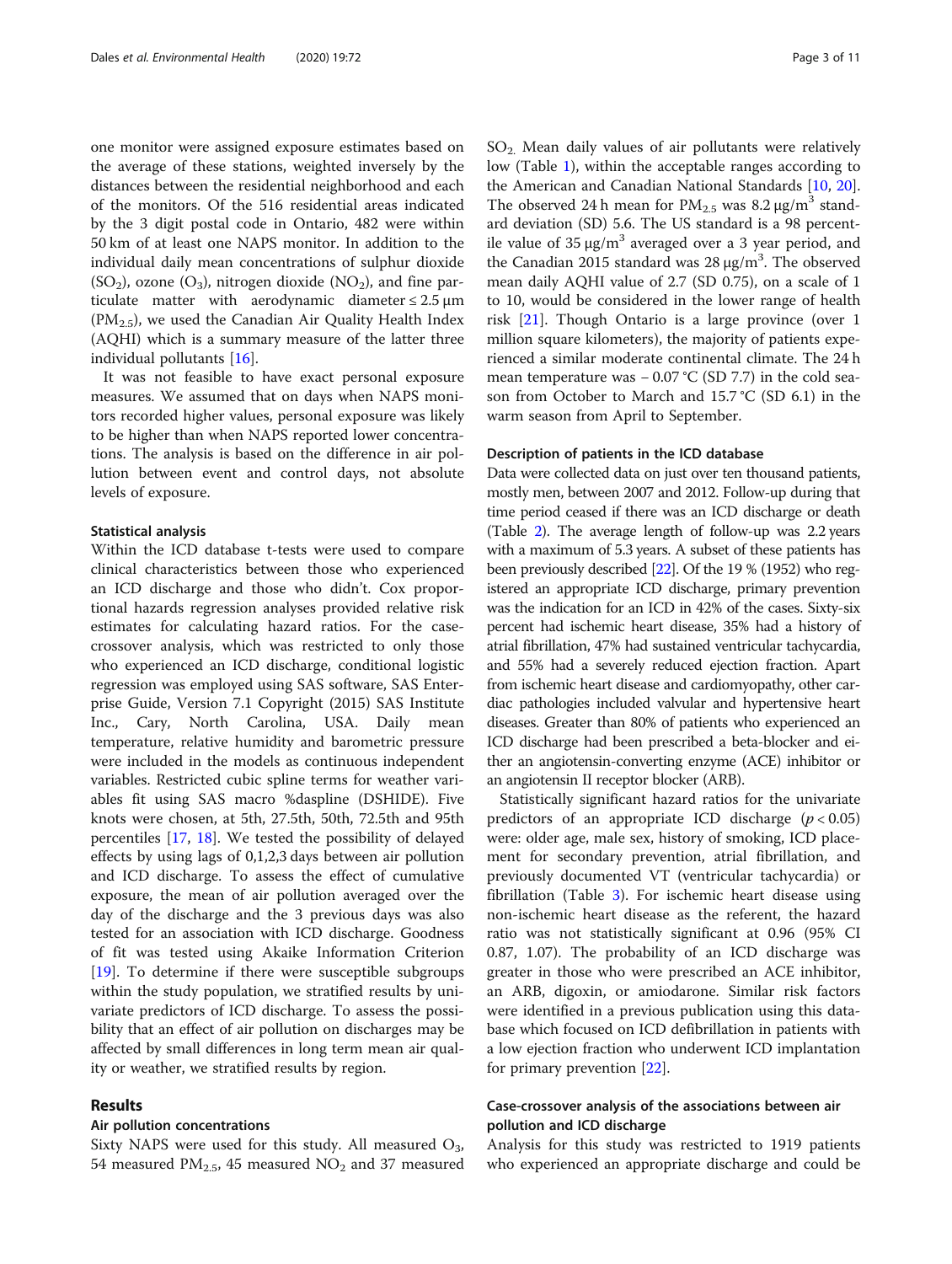<span id="page-3-0"></span>

| Table 1 Daily mean, median, standard deviation (SD) |                                                                                                                              |               |                      |               | and interquartile ranges (IQR) for air pollution and weather variables during the period 2007 to 2012 |                  |                       |
|-----------------------------------------------------|------------------------------------------------------------------------------------------------------------------------------|---------------|----------------------|---------------|-------------------------------------------------------------------------------------------------------|------------------|-----------------------|
|                                                     | Overall                                                                                                                      |               |                      | Warm          |                                                                                                       | Cold             |                       |
|                                                     | Days of observation * 105                                                                                                    | Mean (SD)     | Median (IQR)         | Mean (SD)     | Median (IQR)                                                                                          | Mean (SD)        | Median (IOR)          |
| Weather                                             |                                                                                                                              |               |                      |               |                                                                                                       |                  |                       |
| Temperature, °C                                     | 9.81                                                                                                                         | 7.85 (10.53)  | 8.49 (-0.28,17.07)   | 15.74 (6.12)  | 16.87 (11.84,20.46)                                                                                   | $-0.07$ $(7.70)$ | $-0.10 (-5.52, 5.23)$ |
| Relative humidity, %                                | 9.65                                                                                                                         | 73.19 (12.27) | 73.95 (65.50,82.08)  | 70.65 (12.70) | 71.45 (62.33,79.89)                                                                                   | 75.75 (11.26)    | 76.21 (68.56,83.96)   |
| Barometric pressure, kPa                            | 9.62                                                                                                                         | 99.32 (1.19)  | 99.45 (98.54,100.17) | 99.23 (1.12)  | 99.39 (98.51,100.04)                                                                                  | 99.41 (1.26)     | 99.53 (98.58,100.33)  |
| Air Pollutant                                       |                                                                                                                              |               |                      |               |                                                                                                       |                  |                       |
| $SO2$ , ppb                                         | 7.14                                                                                                                         | 1.90 (3.06)   | 1.00 (0.43,2.14)     | 1.72 (3.07)   | 1.00(0.24, 2.00)                                                                                      | 2.09 (3.04)      | 1.15 (0.61,2.82)      |
| NO <sub>2</sub> ppb                                 | 8.74                                                                                                                         | 11.44(6.78)   | 10.04 (6.02, 15.31)  | 9.43 (5.60)   | 8.16 (5.01,12.57)                                                                                     | 13.46 (7.24)     | 12.37 (8.00, 18.00)   |
| Ozone, ppb                                          | 9.23                                                                                                                         | 26.52 (9.71)  | 26.00 (19.44,33.00)  | 30.37 (9.55)  | 30.00 (23.37,36.61)                                                                                   | 22.64 (8.20)     | 22.33 (16.63,28.59)   |
| $PM_{2.5,}$ $\mu g/m^3$                             | 9.19                                                                                                                         | 8.21 (5.60)   | 6.57 (4.26,10.55)    | 8.47 (5.76)   | 6.91 (4.29,10.84)                                                                                     | 7.95 (5.42)      | 6.32 (4.19,10.52)     |
| <b>HOH</b>                                          | 8.58                                                                                                                         | 2.70 (0.75)   | 2.63 (2.19,3.13)     | 2.72 (0.80)   | 2.66 (2.15,3.21)                                                                                      | 2.68 (0.70)      | 2.61 (2.21,3.06)      |
|                                                     | Number of days of observation for each forward 3-digit postal code area multiplied by the number of these areas in the study |               |                      |               |                                                                                                       |                  |                       |

| Į<br>֚֚֡֡֡֡֡֡֡                                                                           |
|------------------------------------------------------------------------------------------|
|                                                                                          |
| Į                                                                                        |
|                                                                                          |
|                                                                                          |
| Į                                                                                        |
|                                                                                          |
| i                                                                                        |
| ֕                                                                                        |
| í                                                                                        |
|                                                                                          |
| ١                                                                                        |
| ١                                                                                        |
|                                                                                          |
| Ï<br>ł                                                                                   |
| ֖֖֚֚֚֚֚֚֚֚֚֚֚֚֚֬֝֝֝֝֝֝֝֝                                                                 |
| l                                                                                        |
|                                                                                          |
| ز                                                                                        |
| ١<br>ł                                                                                   |
| İ<br>֚֬<br>1                                                                             |
| ī<br>5                                                                                   |
|                                                                                          |
| ł<br>١                                                                                   |
|                                                                                          |
| l                                                                                        |
|                                                                                          |
|                                                                                          |
|                                                                                          |
| í                                                                                        |
|                                                                                          |
| l<br>$\overline{(\}$                                                                     |
|                                                                                          |
|                                                                                          |
| Ï                                                                                        |
| i<br>٢<br>j                                                                              |
| ī<br>5<br>$\overline{a}$                                                                 |
|                                                                                          |
|                                                                                          |
| ٢<br>֕<br>I.                                                                             |
| l                                                                                        |
|                                                                                          |
|                                                                                          |
|                                                                                          |
|                                                                                          |
| l<br>l<br>I                                                                              |
|                                                                                          |
|                                                                                          |
| ١                                                                                        |
| l                                                                                        |
| ١                                                                                        |
| J<br>í<br>ï<br>1                                                                         |
| ž                                                                                        |
| č<br>ے<br>ا                                                                              |
|                                                                                          |
| ֬֕֜֡                                                                                     |
| ֖֖֖֖֖֖֖֖֧ׅ֖֖֖֖֖֧֪֪֪֧֪֪֪֪֪֪֪֪֪֧֪ׅ֪֧ׅ֪֪֪֪֪֪֪֪֪֧֚֚֚֚֚֚֚֚֚֚֚֚֚֚֚֚֚֚֚֚֚֚֚֬֝֓֬֝֓֝֬֓֞֬֞<br>ׇ֬֘֕ |
|                                                                                          |
|                                                                                          |
| ֬֕֜֡<br>Ì                                                                                |
|                                                                                          |
|                                                                                          |
| I                                                                                        |
|                                                                                          |
|                                                                                          |
| ı                                                                                        |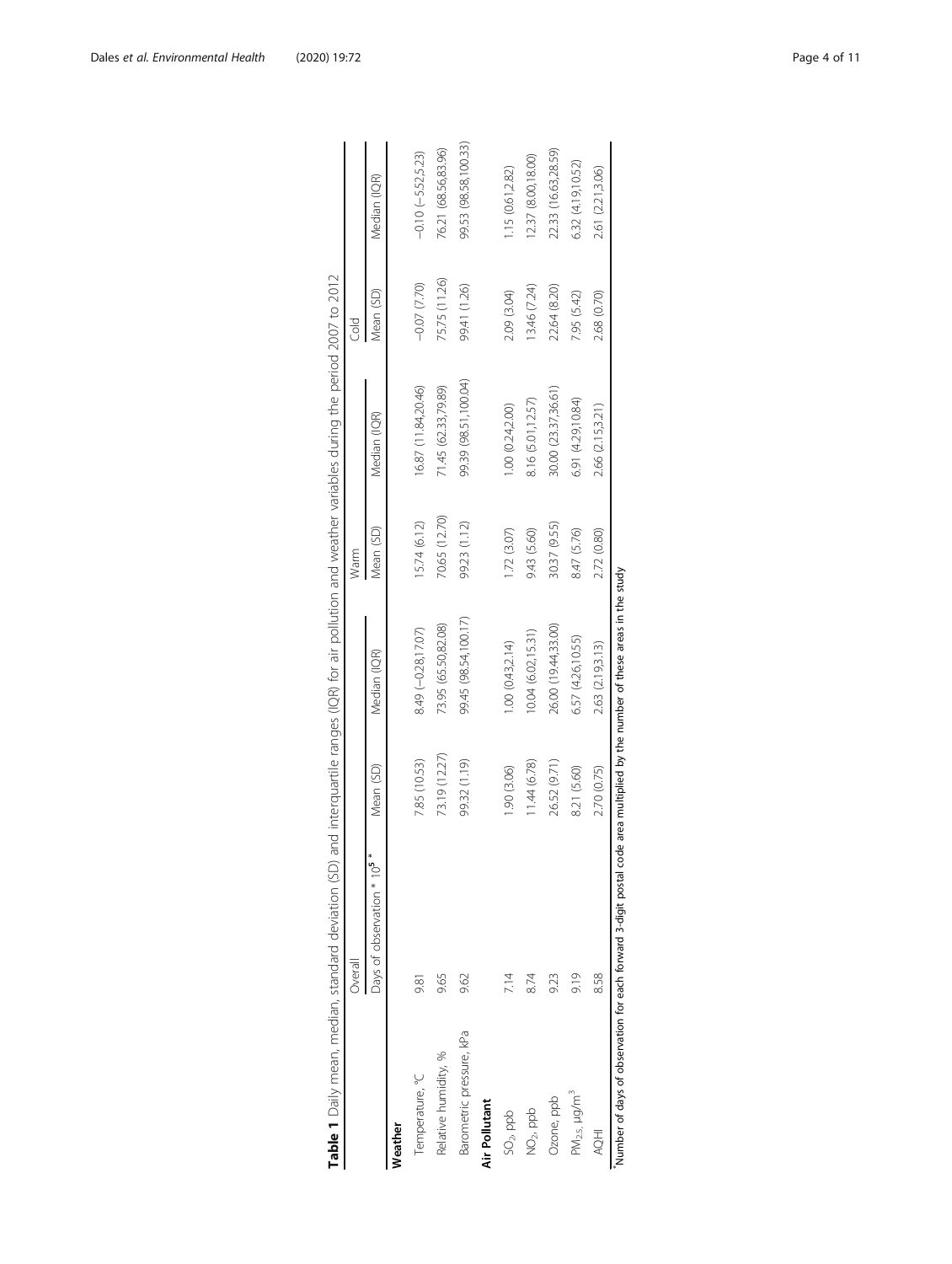|                                               | Appropriate ICD discharge |                   | $P$ -value (2-sided) |
|-----------------------------------------------|---------------------------|-------------------|----------------------|
|                                               | <b>No</b>                 | Yes               |                      |
|                                               | $N = 8368$                | $N = 1952$        |                      |
| Age (year)                                    | $64.43 \pm 12.98$         | $65.28 \pm 12.37$ | 0.009                |
| Male                                          | 6510 (77.8%)              | 1665 (85.3%)      | < 0.001              |
| Current cigarette smokers                     | 1126 (13.5%)              | 277 (14.2%)       | 0.02                 |
| Implant indication                            |                           |                   |                      |
| Primary prevention                            | 4586 (54.8%)              | 827 (42.4%)       | < 0.001              |
| Secondary prevention                          | 1749 (20.9%)              | 661 (33.9%)       |                      |
| Replacement                                   | 2033 (24.3%)              | 464 (23.8%)       |                      |
| Primary heart disease                         |                           |                   |                      |
| Ischemic                                      | 5380 (64.3%)              | 1282 (65.7%)      | < 0.001              |
| Dilated cardiomyopathy                        | 1821 (21.8%)              | 460 (23.6%)       |                      |
| Other                                         | 1167 (13.9%)              | 210 (10.8%)       |                      |
| Atrial fibrillation                           | 2677 (32.0%)              | 681 (34.9%)       | 0.014                |
| Documented ventricular arrhythmia             |                           |                   |                      |
| Sustained tachycardia, Fibrillation or arrest | 2723 (32.5%)              | 910 (46.6%)       | < 0.001              |
| Non-sustained tachycardia                     | 992 (11.9%)               | 311 (15.9%)       |                      |
| None                                          | 4653 (55.6%)              | 731 (37.4%)       |                      |
| Left ventricular ejection fraction            |                           |                   |                      |
| $\leq 30\%$                                   | 4605 (55.0%)              | 1068 (54.7%)      | 0.91                 |
| 31-40%                                        | 1498 (17.9%)              | 362 (18.5%)       |                      |
| >40%                                          | 1456 (17.4%)              | 339 (17.4%)       |                      |
| Missing                                       | 809 (9.7%)                | 183 (9.4%)        |                      |
| Medications                                   |                           |                   |                      |
| β-adrenoreceptor antagonist                   | 7204 (86.1%)              | 1695 (86.8%)      | 0.39                 |
| ACE inhibitor or ARB <sup>a</sup>             | 6722 (80.3%)              | 1632 (83.6%)      | < 0.001              |
| Spironolactone                                | 2120 (25.3%)              | 520 (26.6%)       | 0.23                 |
| Loop diuretics                                | 4432 (53.0%)              | 1055 (54.0%)      | 0.39                 |
| Digoxin                                       | 1713 (20.5%)              | 456 (23.4%)       | 0.005                |
| Amiodarone                                    | 1543 (18.4%)              | 443 (22.7%)       | < 0.001              |

<span id="page-4-0"></span>Table 2 Characteristics of patients in the ICD database stratified by the occurrence of an appropriate ICD discharge. Results are expressed as mean ± standard deviation or n (%)

<sup>a</sup>Angiotensin-converting enzyme inhibitor or angiotensin II receptor blocker

linked with air quality and weather datasets. Casecrossover analysis did not demonstrate a significant association between an appropriate ICD discharge and any of the air pollutants for lags 0, 1, 2, 3 days and cumulative 4-day exposure when adjusted for 24 h mean temperature, relative humidity and barometric pressure (Table [4\)](#page-6-0).

We conducted models with restricted cubic spline terms for humidity, barometric pressure and temperature. The results using splines suggested that there was no significant non-linear relationship between weather and outcome. Apart from mean daily values, using splines for the one-hour maximum of the weather variables, and also using 8h daily

maximums for ozone did not significantly influence the results. Tests for an association between air pollution and ICD discharge were also stratified by each of the univariate predictors of ICD discharge found in Table [3](#page-5-0). The 95% confidence intervals for all odds ratios included 1 for these many comparisons (results not shown) and therefore, were not statistically significant. To assess the sensitivity of the results to differences in geographic region we stratified the results by the five regions of Ontario and adjusted for weather variables (Table [5](#page-7-0)). For the period 2007–2012, the ranges in annual  $PM_{2.5}$  ( $\mu$ g/m<sup>3</sup>) for each region were: 6.21–7.85 for Eastern Ontario, 7.69–11.22 for Central Ontario, 7.76–9.92 Metropolitan Toronto,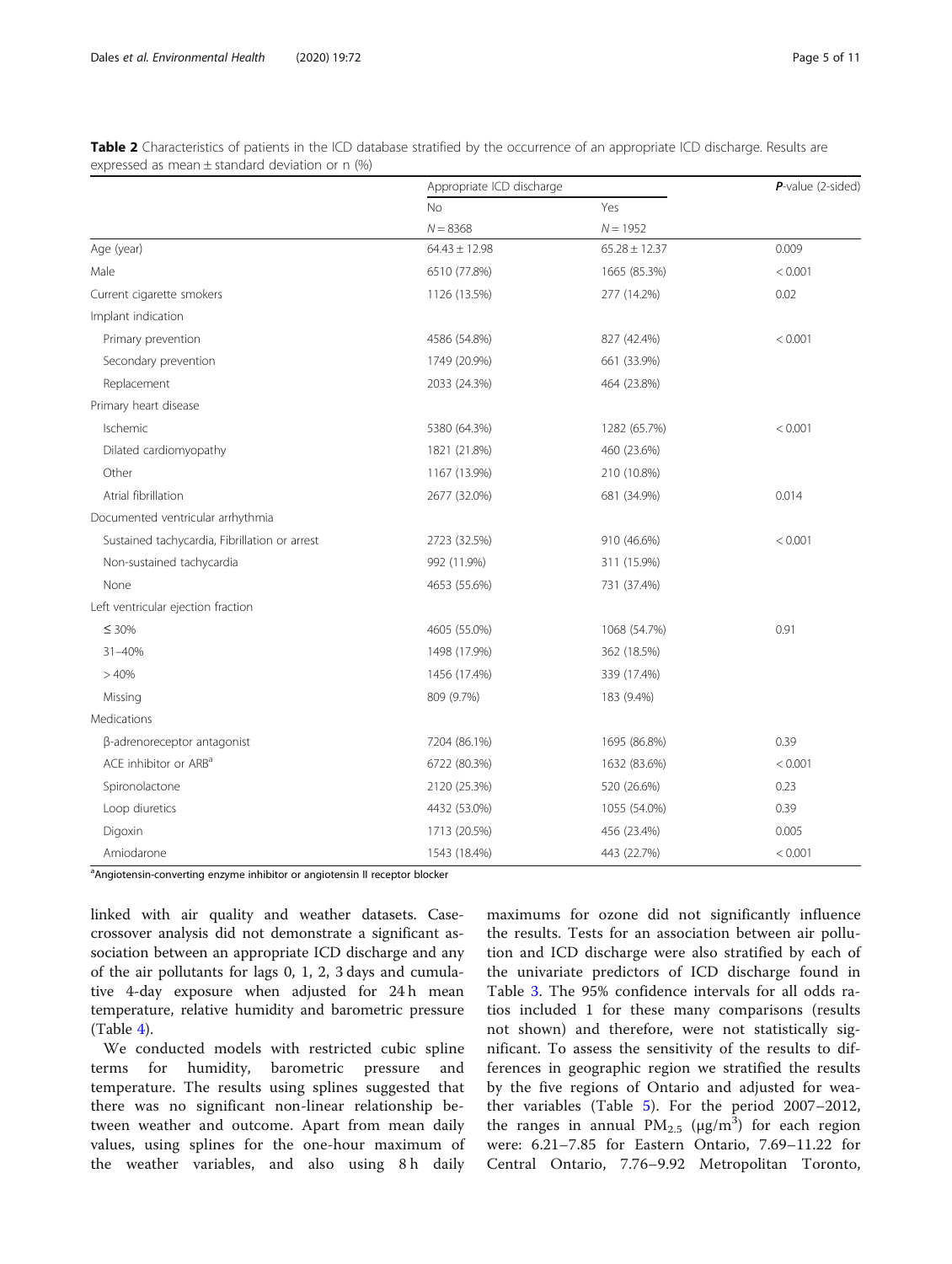| Baseline characteristic                                | Hazard Ratio (95%CI) | $P$ -value (2-sided) |
|--------------------------------------------------------|----------------------|----------------------|
| Age (year)                                             | 1.01 (1.00,1.01)     | 0.0002               |
| Male                                                   | 1.60(1.41, 1.81)     | < 0.0001             |
| Smoke status                                           |                      |                      |
| Current cigarette smoker                               | 1.15 (1.00,1.31)     | 0.049                |
| Former smoker                                          | 1.14 (1.03,1.25)     | 0.009                |
| Never smoker                                           | Referent             |                      |
| Primary heart disease                                  |                      |                      |
| Ischemic                                               | 0.96 (0.87, 1.07)    | 0.45                 |
| Non-Ischemic                                           | Referent             |                      |
| Implant indication                                     |                      |                      |
| Primary prevention                                     | $0.76$ (0.68,0.85)   | < 0.0001             |
| Secondary prevention                                   | 1.57 (1.39, 1.76)    | < 0.0001             |
| Replacement                                            | referent             |                      |
| Atrial fibrillation                                    | 1.17 (1.06,1.28)     | 0.0011               |
| Documented ventricular arrhythmia prior to ICD implant |                      |                      |
| Tachycardia, fibrillation, cardiac arrest              | 2.06 (1.86,2.27)     | < 0.0001             |
| Non-sustained tachycardia                              | 1.86 (1.63,2.13)     | < 0.0001             |
| None                                                   | Referent             |                      |
| Left ventricular ejection fraction                     |                      |                      |
| $\leq 30\%$                                            | 1.00 (0.88,1.13)     | 1.00                 |
| 31-40%                                                 | 1.05 (0.90,1.21)     | 0.54                 |
| >40%                                                   | referent             |                      |
| Medications                                            |                      |                      |
| β-adrenoreceptor antagonist                            | 1.06 (0.93,1.21)     | 0.37                 |
| ACE inhibitor or ARB <sup>a</sup>                      | 1.20 (1.06,1.35)     | 0.0029               |
| Spironolactone                                         | 1.07 (0.97,1.19)     | 0.17                 |
| Loop diuretics                                         | 1.07 (0.98,1.17)     | 0.14                 |
| Digoxin                                                | 1.17 (1.05,1.30)     | 0.0033               |
| Amiodarone                                             | 1.27 (1.15,1.42)     | < 0.0001             |
|                                                        |                      |                      |

<span id="page-5-0"></span>Table 3 Hazard ratios for the occurrence of an appropriate ICD discharge among 10,320 patients in the ICD database stratified by baseline characteristics

<sup>a</sup>Angiotensin-converting enzyme inhibitor or angiotensin II receptor blocker

8.35–10.15 for Southwestern Ontario, and 5.28–7.02 for Northern Ontario. No association between air pollution and ICD discharges were found in any of these regions.

# **Discussion**

The purpose of this study was to determine if day-to-day changes in air pollution in Ontario, Canada were associated with acute effects on potentially fatal cardiac arrhythmias. Potentially fatal cardiac arrhythmias, ventricular tachycardia and ventricular fibrillation were identified using appropriate ICD discharges (both defibrillation and overdrive pacing), an objective marker. Despite having a relatively large sample size we found no consistently positive association between air pollution and ICD discharges despite statistical testing of a large number of associations, lagging the data, and stratifying the data by multiple subject-related characteristics and by regions of the province which have different weather patterns and levels of air pollution. The one exception to finding no significant associations was the weakly negative association between  $SO<sub>2</sub>$  and ICD discharge only in warm weather. We believe it is likely a chance association given that there is no biologically plausible reason that greater concentrations of  $SO_2$  should protect the heart. Multiple comparisons were made, and the confidence intervals for warm and cold season effects overlapped indicating that there was no significant interaction with season.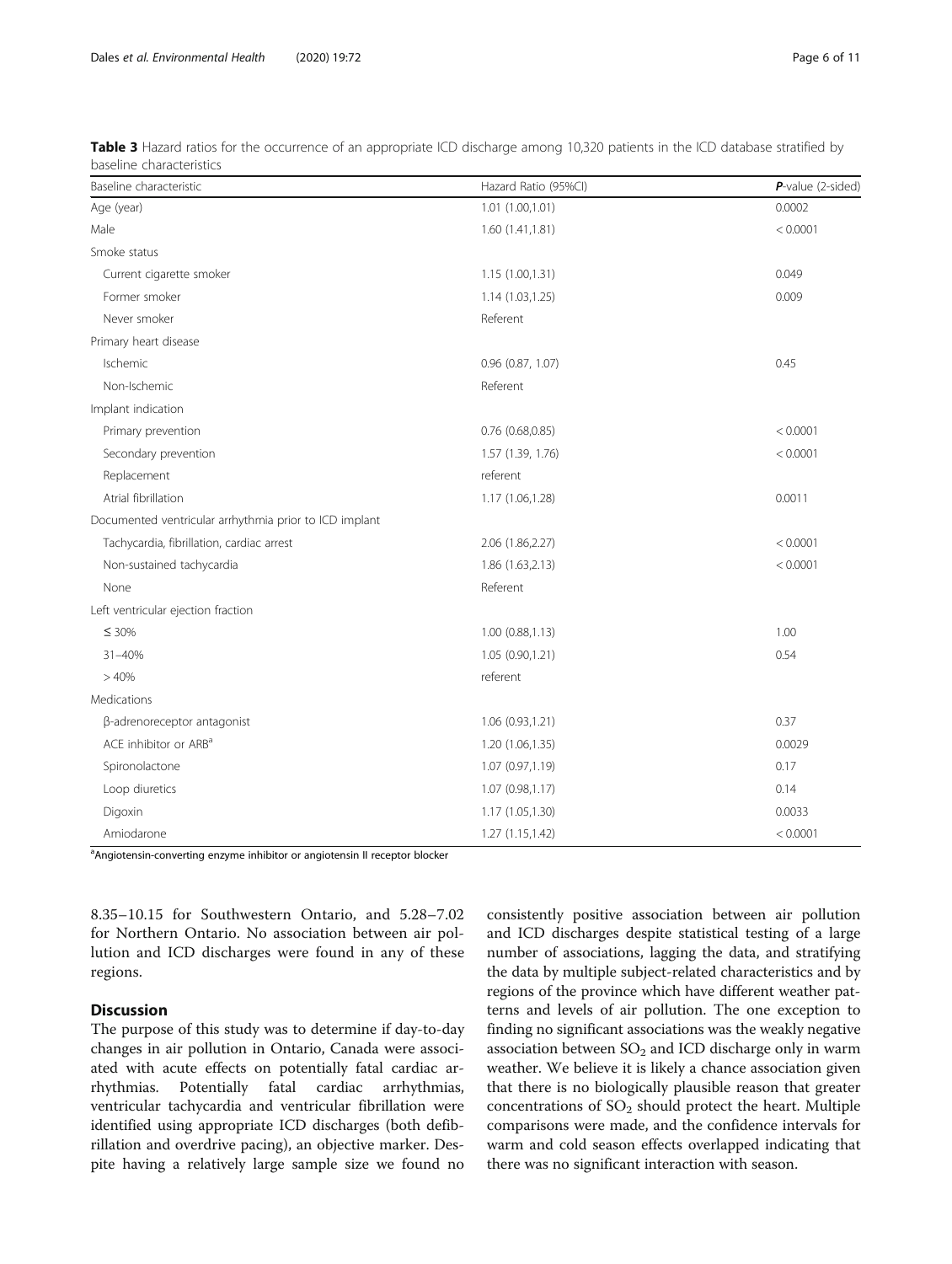<span id="page-6-0"></span>

|                                                                  |                            |                                                             |                                 |                                    | Table 4 Odds ratios (95% CI) for the association between the occurrence of an appropriate ICD discharge and an interquartile range increase in 24 h mean air pollutant |                                                               |                       |                       |                              |                          |                                                                             |                         |                                 |                      |                        |
|------------------------------------------------------------------|----------------------------|-------------------------------------------------------------|---------------------------------|------------------------------------|------------------------------------------------------------------------------------------------------------------------------------------------------------------------|---------------------------------------------------------------|-----------------------|-----------------------|------------------------------|--------------------------|-----------------------------------------------------------------------------|-------------------------|---------------------------------|----------------------|------------------------|
|                                                                  |                            | concentrations ( $n = 1919$ ). Results were adjusted for 24 |                                 |                                    |                                                                                                                                                                        | h mean temperature, relative humidity and barometric pressure |                       |                       |                              |                          |                                                                             |                         |                                 |                      |                        |
| Overal                                                           |                            |                                                             |                                 |                                    |                                                                                                                                                                        | Warm                                                          |                       |                       |                              |                          | Cold                                                                        |                         |                                 |                      |                        |
| Air Pollutant No lag                                             |                            | 1- day lag                                                  | $2-day$                         | 3-day lag                          | 4-day mean                                                                                                                                                             | No lag                                                        | l-day lag             | 2- day lag            | S-day lag                    | 4-day mean               | No lag                                                                      | bel /ep-l               | 2-day lag                       | 3-day lag            | 4-day mean             |
| $SO2$ ppb                                                        | $0.97(0.91 -$<br>(0.03)    | $-16.0$ ) $(6.0)$<br>1.03                                   | $0.96(0.91 -$<br>1.02           | 0.97 (0.91-<br>1.03)               | 0.94 (0.85-<br>1,03                                                                                                                                                    | 0.94 (0.86-<br>1.02                                           | 0.93 (0.85-<br>1.02   | 0.95 (0.87-<br>1.03)  | 0.97 (0.90<br>1.06           | 0.87 (0.76-<br>(660)     | 1000001<br>(0.01)                                                           | 1.02 (0.93-<br>111      | $-0.99$ (0.90<br>1.08           | 0.96 (0.88-<br>1.05) | 1.01 (0.89-<br>1.15    |
| $NO2$ ppb                                                        | 1.00 (0.89-<br>1.12        | $1.02(0.91 -$<br>1.14                                       | $0.97(0.87 -$<br>1.09           | 0.99 (0.89-<br>Ξ,                  | 0.89 (0.75-<br>1,05                                                                                                                                                    | 0.81 (0.65-<br>1.00                                           | 0.83 (0.68-<br>1.03   | $0.85(0.69 -$<br>1,04 | 0.90(0.74<br>1.10            | 0.82 (0.60-<br>1.13      | $1.07(0.94 -$<br>1.23                                                       | $1.10(0.96 -$<br>1.26)  | $-06.03$ 60.1<br>(17)           | 1,04 (0.91-<br>1.18  | 0.91 (0.74<br>1.11)    |
| Ozone, ppb                                                       | $0.97(0.86 -$<br>(60)      | $0.98(0.87 -$<br>$\frac{1}{2}$                              | $1.02(0.91 -$<br>1.14           | 1.03 (0.92-<br>$\overline{15}$     | 1.02 (0.88-<br>(119)                                                                                                                                                   | $1.02(0.87 -$<br>(61)                                         | $1.00(0.86 -$<br>1.17 | 1.03 (0.88-<br>(61)   | $-06(0.30 - 1)$<br>1.22      | 0.97 (0.80-<br>1.18      | $0.92(0.75 -$<br>1.13                                                       | $0.94(0.76 -$<br>115    | $1.02(0.83 -$<br>1.24           | 1.05 (0.87-<br>$28$  | $1.14(0.86 -$<br>1.50) |
| PM <sub>2.5, H</sub> g/m <sup>3</sup> 0.99 (0.92-<br>(ad)) 1.06) |                            | $0.99(0.92 -$<br>1.06)                                      | $1.00(0.93 -$<br>1,07           | $0.99(0.92 -$<br>$\overline{1.07}$ | 0.97 (0.88-<br>1,0.7                                                                                                                                                   | 0.94 (0.85-<br>1.05                                           | 0.96 (0.86-<br>1.08   | 0.99 (0.88-<br>1.10   | 1.01 (0.90<br>1.12           | $0.94(0.81 -$<br>1.08    | $\begin{array}{c} 1.02 & (0.93 - 1.13) \\ 1.13 & (0.93 - 1.13) \end{array}$ | $-1.00(0.91 -$<br>1.11) | 1.01 (0.91-<br>$\widehat{=}$    | 0.99 (0.90-<br>(60.1 | 0.99 (0.87-<br>1.14    |
| <b>HOH</b>                                                       | 0.99 (0.90-<br>$\circledS$ | 0.98 (0.90-<br>$\circledS$                                  | $0.98(0.89 -$<br>$\overline{5}$ | $-0.98(0.96 -$<br>$\circledS$      | 0.92 (0.82-<br>103                                                                                                                                                     | 0.93 (0.82-<br>0.06                                           | 0.91 (0.80-<br>1.04   | $0.94(0.82 -$<br>(06) | $0.94(0.83 -$<br>$\circledS$ | 0.87 (0.75-<br>$\approx$ | $1.05(0.92 -$<br>20                                                         | $1.06(0.93 -$<br>(22)   | 1.02 (0.89-<br>$\sum_{i=1}^{n}$ | 1.05 (0.92-<br>$20$  | $0.96(0.8 - 1.14)$     |
|                                                                  |                            |                                                             |                                 |                                    |                                                                                                                                                                        |                                                               |                       |                       |                              |                          |                                                                             |                         |                                 |                      |                        |

| $-1$<br>j                                                                                                              |                                                                          |
|------------------------------------------------------------------------------------------------------------------------|--------------------------------------------------------------------------|
|                                                                                                                        |                                                                          |
|                                                                                                                        |                                                                          |
|                                                                                                                        |                                                                          |
|                                                                                                                        | ラフリンニ                                                                    |
|                                                                                                                        |                                                                          |
| ation between the occurrence of an appropriate ICD discharge and an interquartile range increase in 24 h mean air pol' | -diusted for 24h mean temperature relative humidity and harometric proc- |
|                                                                                                                        |                                                                          |
|                                                                                                                        |                                                                          |
|                                                                                                                        |                                                                          |
|                                                                                                                        |                                                                          |
|                                                                                                                        |                                                                          |
|                                                                                                                        |                                                                          |
| こうこう こうこうこう                                                                                                            |                                                                          |
| Table 4 $O$ dds ratios (95% CI) for                                                                                    | incontrations (n — 1010) Racult                                          |
|                                                                                                                        |                                                                          |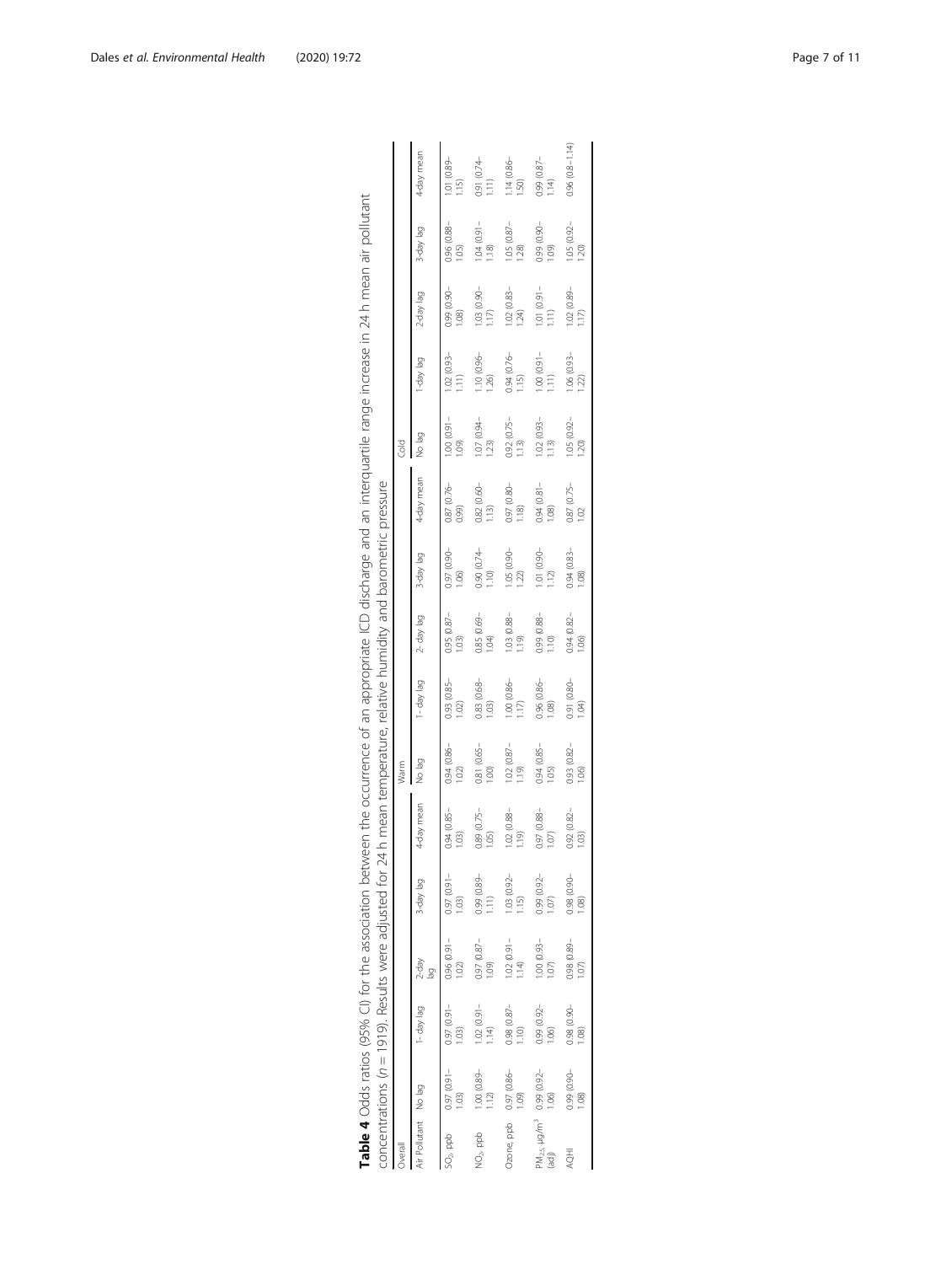| Air Pollutant                                    | Region of Ontario      |                     |                                    |                            |                      |  |  |
|--------------------------------------------------|------------------------|---------------------|------------------------------------|----------------------------|----------------------|--|--|
|                                                  | Eastern $(n = 426)$    | Central $(n = 738)$ | Metropolitan Toronto ( $n = 349$ ) | Southwestern ( $n = 298$ ) | Northern $(n = 108)$ |  |  |
| $SO2$ , ppb                                      | 1.95 (0.89-4.28)       | $0.94(0.83 - 1.07)$ | $0.91(0.70 - 1.20)$                | $0.94(0.80 - 1.12)$        | $0.90(0.45 - 1.77)$  |  |  |
| $NO2$ , ppb                                      | $0.82$ $(0.46 - 1.45)$ | $0.80(0.62 - 1.02)$ | $0.96(0.70 - 1.30)$                | $1.20(0.75 - 1.93)$        | $0.72(0.14 - 3.74)$  |  |  |
| Ozone, ppb                                       | $0.85(0.61 - 1.19)$    | $1.10(0.87 - 1.39)$ | $1.10(0.77 - 1.56)$                | $0.98(0.66 - 1.45)$        | $1.04(0.46 - 2.34)$  |  |  |
| PM <sub>2.5</sub> , $\mu$ g/m <sup>3</sup> (adj) | $0.97(0.75 - 1.26)$    | $0.94(0.81 - 1.10)$ | $1.12(0.92 - 1.36)$                | $0.84(0.65 - 1.10)$        | $0.80(0.40 - 1.62)$  |  |  |
| AQHI                                             | $0.87(0.63 - 1.20)$    | $0.88(0.74 - 1.04)$ | $0.93(0.75 - 1.16)$                | $1.11(0.83 - 1.49)$        | $0.64(0.20 - 2.04)$  |  |  |

<span id="page-7-0"></span>Table 5 Odds ratios (95% CI) for the association between ICD discharge and an interquartile range increase in 24 h mean air pollutant concentrations stratified by the five regions of Ontario ( $n = 1919$ ). Results were adjusted for 24 h mean temperature, relative humidity and barometric pressure

This study contributes to an area of uncertainty in the literature, whether or not potentially lethal cardiac arrhythmias can be triggered in patients with ICDs by low levels of ambient air pollution. Yang HJ et al. (2017) performed a systematic review and meta-analysis of studies which tested the association between air pollutants and ventricular arrhythmias in patients with ICDs [\[6](#page-9-0)]. Based on data from the seven studies included, the authors reported positive but non-significant associations. Pooled ORs (95% CI) were 1.03 (0.92, 1.17) for CO, 1.01 (0.97, 1.05) for  $PM_{10}$ , 1.09 (0.95, 1.24) for SO<sub>2</sub>, 1.07 (0.95, 1.21) for  $PM_{2.5}$ , 1.06 (0.98, 1.14) for  $NO_2$  and 1.00 (0.98, 1.01) for  $O_3$ . Some of the individual studies had reported positive associations between ICD discharges and individual air pollutants. Kim et al. (2017) in a sample of 160 subjects in Korea found a positive association between air pollution and ventricular tachyarrhythmia, recorded by ICDs [[23\]](#page-10-0). The authors commented that the ambient particulate exposure was rather unique, being influenced by dust storms from the Gobi desert [\[23](#page-10-0)]. Apart from the focus on ICD discharges, a review of 13 randomized controlled studies found no consistent evidence of a statistically significant association between air pollution from various sources and monitored cardiac rhythm in either healthy volunteers or those with stable cardiac disease [\[24](#page-10-0)].

The large number of patients in our study, almost 2000, was unique among studies of air quality and ICD discharges. The majority of studies in the systematic review of Yang et al. (2017) had less than 300 patients. Previous Canadian research in this area was done 16 years ago on patients with ICDs [\[13](#page-9-0)]. No significant association was found but the sample size was no more than 50 patients compared to the nearly 2000 in the current study. The large sample size allowed us to carry out subgroup analyses looking for the possibility of susceptible subgroups. Not all previous studies validated the ICD discharges to be in response to a ventricular arrhythmia. Dockery et al. pointed out that only 70% of discharges could be defined as appropriate as defined in the present study [\[25](#page-10-0)]. Many discharges may occur in response to supraventricular arrhythmias.

Most importantly, this study addresses the effect of relatively low concentrations of air pollution. Little is known about the effects of low concentrations of air pollution on ICD discharges. Though concentrations of  $NO<sub>2</sub>$  and  $PM<sub>2.5</sub>$  have been decreasing for decades in both the United States and Canada [[10](#page-9-0), [11](#page-9-0)], recent studies have found adverse effects of air pollution at concentrations within existing air quality standards [\[12](#page-9-0)]. Addressing this issue requires the availability of a patient group with monitored ICDs to be residing in an area of relatively low air pollution, and a large sample size necessary to have the power to detect small effects and allow subgroup analyses looking for particularly susceptible subgroups. To our knowledge, the present study has a combination of the largest patient population (although not the largest number of discharges), and the lowest observed concentrations of air pollution among the studies reported in the literature.

Our study contributes to the literature in several ways. Importantly, most studies were carried out in areas where air pollution was higher than in our study.  $PM_{2.5}$ ranged from 18 to  $28 \mu g/m^3$  in a study done in Atlanta [ $26$ ],  $20 \mu$ g/m<sup>3</sup> in a UK study [ $27$ ], and between 19 and 27 μg/m<sup>3</sup> in a study carried out over 20 years ago in Bos-ton [[28](#page-10-0)]. The mean  $PM_{2.5}$  in our study was 6.6 μg/m<sup>3</sup>.

Although adverse effects of air pollution at high concentrations have been recognized for decades, studying the health effects at lower levels is essential to determining what concentrations should be deemed safe or acceptable. This is especially important in developed countries where air quality has been improving over time. The air pollution concentrations observed in the present study were considered acceptable by American and Western European standards [[29](#page-10-0)].

These findings are important for many reasons. A better understanding of the adverse health effects of air pollution exposure is important for its regulation in order to reduce morbidity and mortality. The general indication for an ICD implant is a high risk of experiencing a serious cardiac arrhythmia. Studying subgroups particularly susceptible to the adverse health effects of air pollution is important for several reasons. Air quality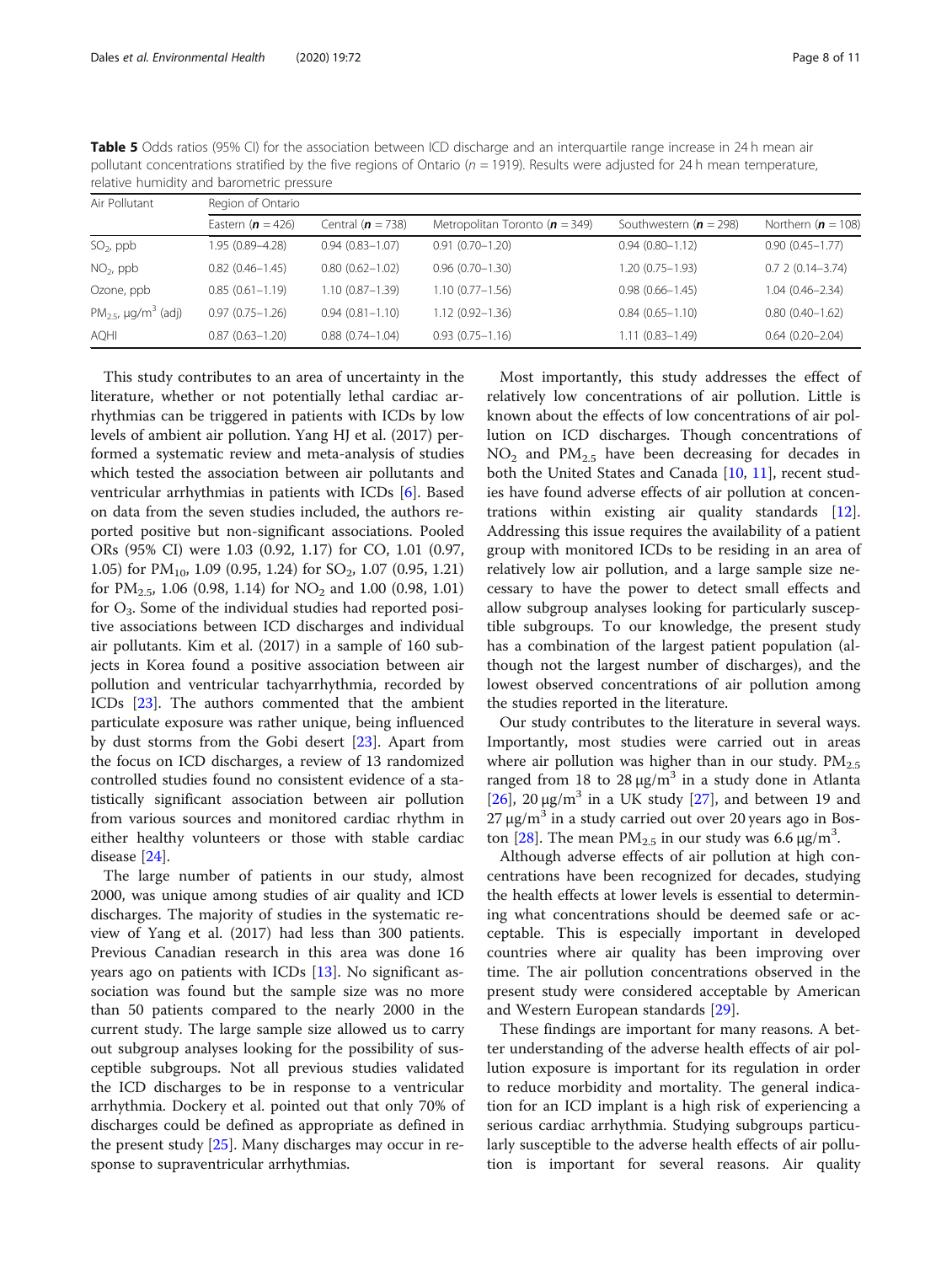standards based on the observed effect size in the general population may be inadequate protection for all. Identifying the especially vulnerable would be a first step in focusing prevention strategies such as the Air Quality Health Index (AQHI). This unique index communicates to the public both a summary of the air quality and preventative advice which differs between those with and without an elevated risk due to chronic lung or heart disease and the general population  $[16]$  $[16]$ . The most susceptible may also derive the most benefit from a reduction in air pollution [[30\]](#page-10-0). We found no evidence that air pollution increased the need for overdrive pacing or defibrillation to restore a more normal cardiac rhythm in this group at high risk of arrhythmias, even when stratified by other risk factors for arrhythmia.

One limitation of our study is the lack of personal exposure monitoring. Large epidemiologic studies rely on ambient air monitoring as an imperfect indicator of personal exposure. For case-crossover and time-series designs, the most common designs used to study acute effects of air pollution, we only need to assume that on days of higher air pollution, personal exposure on average is greater than on days where the ambient air pollution is lower. A systematic review of 18 studies found that the median correlation coefficient between personal and ambient concentrations of  $PM_{2.5}$  was 0.54 [[31\]](#page-10-0). A study of 23 children reported a correlation coefficient of 0.41 between personal and outdoor ozone concentrations [[32](#page-10-0)]. Day to day changes in personal exposure closely tracked changes in outdoor exposure which is particularly relevant to the current study where the change in pollution between case and control days, rather than the absolute level is the important independent variable. A study of 43 subjects in Boston, MA reported a correlation of 0.77 (95% CI 0.65, 0.89) between summertime ambient and personal  $PM_{2.5}$  [[33](#page-10-0)].

There should not be any significant misclassification on the outcome since it was an objectively recorded electrical discharge and was subsequently determined to be an appropriate response. It would have been interesting to look at "inappropriate discharges" which may represent less severe arrhythmias but we did not have this information available. We imply that an appropriate ICD discharge is a good measure of a clinically important and potentially life threatening arrhythmia but we do not mean to equate a discharge with cardiac mortality. Unmeasured confounding by patient-related characteristics is unlikely. Each subject is compared to themselves so that these characteristics would be the same during case and control days. Any differences between case and control days in weather were statistically controlled. By controlling for day-of-the-week, we tried to minimize any differences in patients' usual activity patterns between comparison days.

We looked at the association between air pollution and ICD discharges on the same day, and we also lagged the data to look for delayed effects. The study design addresses the effect of acute increases in pollution on ICD discharges. Acute effects of air pollution can be mea-sured within hours in a controlled exposure setting [\[34](#page-10-0)]. Epidemiologic studies have detected acute effects of air pollution on cardiac and respiratory morbidity with short lags in the range we used. In a systematic review Mustafic et al. reported that increases in air pollution were associated with myocardial infarction with lags of 2 days for ozone, carbon monoxide,  $PM_{10}$ ,  $NO_2$ ,  $SO_2$ , and  $PM_{2.5}$  [\[35\]](#page-10-0). We found no effect of daily air pollution on the same day, 1 day later, 2 days later and 3 days later. To address this issue further we calculated a 3-day cumulative exposure and included this in Table [4](#page-6-0). Again, no significant effects were demonstrated. Using longer cumulative exposures would have averaged out daily peak exposures and reduced the differences between case and control exposure measures.

There are limitations to the generalizability of these results. This study addresses an important outcome in a unique population. Our findings should not be extrapolated to other cohorts with different characteristics. We have previously shown that air pollution was associated with a small increase in episodes of atrial fibrillation measured by Holter monitoring, and in a separate study also found that air pollution may influence the autonomic control of the heart [[36](#page-10-0), [37\]](#page-10-0). Our findings do not imply the absence of any adverse acute cardiac effects related to air pollution exposure. A review of biologic plausibility together with time-series studies argue strongly for a causal effect of short term increases in air pollution in cardiovascular death [[38\]](#page-10-0). Postulated mechanisms include changes in vascular function, blood coagulability, oxidative stress and inflammation and autonomic nervous control of the heart [[39\]](#page-10-0). Finally, our study of short term exposure does not address the long term adverse cardiac effects of chronic exposure to air pollution [\[40](#page-10-0)]. Relatively low air pollution concentrations could be considered a limitation to finding an effect, but the purpose of this study was to determine if there were effects discernable at current Canadian levels. Some older studies done at higher levels of exposure may have less relevance today because air pollution concentrations have decreased significantly over the past decade. The concentration of PM<sub>2.5</sub> has decreased 44% between 1990 and 2015 in the U.S  $[41]$  $[41]$ , and 25% between 2006 and 2015 in Ontario [\[42\]](#page-10-0).

Strengths of this study include a well-characterized study group, a large number of person years of observation, objective measures of both exposure and outcome and the ability to assess the influence of a large number of patient characteristics on the strength of association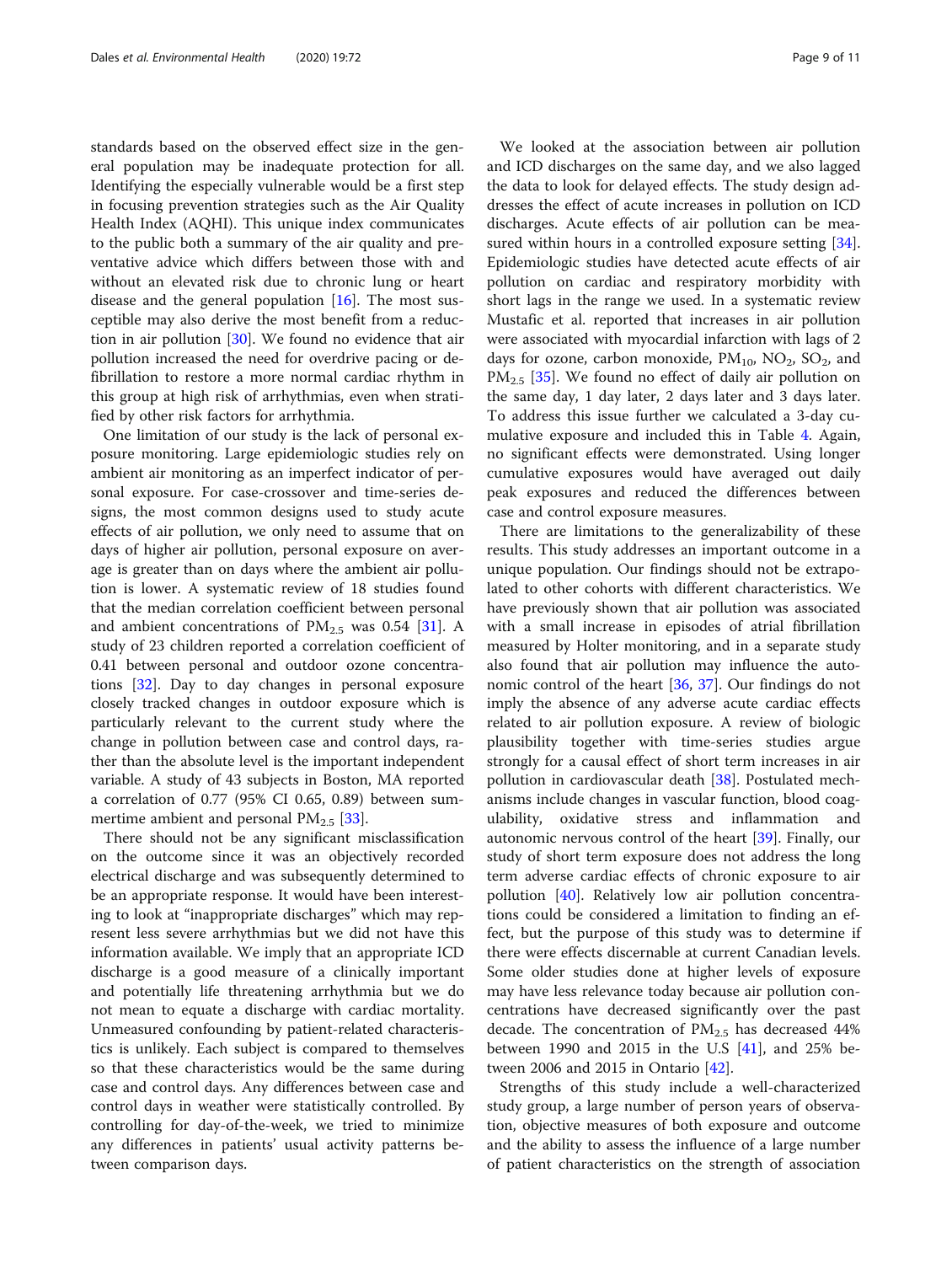<span id="page-9-0"></span>between discharges and air pollution. We used lags to assess the possibility of time-dependent delays between exposure and response, and multiple stratifications looking for susceptible subgroups. Our findings of no association were consistent for each air pollutant tested despite stratification by the several predictive variables in Table [3](#page-5-0) and stratification by region of Ontario. Concerning the power to detect a significant difference, Table [4](#page-6-0) demonstrates that the confidence intervals are narrow, making it unlikely to miss an odds ratio larger than 1.2 for the overall results.

# Conclusions

In conclusion, daily increases in air pollution were not associated with increases in ICD discharges. The relatively low levels of air pollution in Ontario appear not to be an important risk factor for life threatening cardiac arrhythmias in this population.

#### Acknowledgements

We wish to thank Branka Jovic and Marc Smith-Doiron for preparing the weather and air pollution datasets for analyses.

#### Authors' contributions

Robert Dales, MSc Epidemiology, MD: originated the idea for the study and contributed to study design and data analysis and manuscript preparation. Douglas Lee, MD PhD: contributed to study design and data analysis and manuscript preparation. Xuesong Wang, PhD: contributed to data analysis and manuscript preparation.

Sabit Cakmak, PhD: contributed to data analysis and manuscript preparation. Mieczyslaw Szyszkowicz, PhD: contributed to data analysis and manuscript preparation. Robin Shutt, PhD: contributed to the overall coordination of the study and manuscript preparation. David Birnie, MD PhD: contributed to the manuscript preparation.

#### Funding

ICES is funded by an annual grant from the Ontario Ministry of Health and Long-Term Care (MOHLTC). The opinions, results and conclusions reported in this paper are those of the authors and are independent from the funding sources. No endorsement by ICES or the Ontario MOHLTC is intended or should be inferred. Dr. Lee is supported by a mid-career investigator award from the Heart and Stroke Foundation and is the Ted Rogers Chair in Heart Function Outcomes.

#### Availability of data and materials

ICES which houses the ICD patient database does not allow its release even to Health Canada due to privacy regulations. Although Health Canada led the design and analysis of the study, the analysis had to be done in-house by ICES. The air pollution and weather data are publicly available.

#### Ethics approval and consent to participate

The study was approved by Health Canada and Public Health Agency of Canada's Research Ethics Board. Consent to publish has been given by the co-authors. Individual participant consent is not required for de-identified aggregated data.

#### Competing interests

None.

#### Author details

<sup>1</sup> Environmental Health Science and Research Bureau, Health Canada, and Ottawa Hospital Research Institute, University of Ottawa, 101 Tunney's Pasture Driveway, Ottawa, ON K1A 0K9, Canada. <sup>2</sup>ICES, Peter Munk Cardiac Centre of University Health Network, University of Toronto, Toronto, Canada. <sup>3</sup>ICES, Toronto, Ontario, Canada. <sup>4</sup>Environmental Health Science and Research

Bureau, Health Canada, Ottawa, Canada. <sup>5</sup>Arrhythmia Service, Department of Medicine, Heart Institute, University of Ottawa, Ottawa, Canada.

### Received: 4 November 2019 Accepted: 8 June 2020 Published online: 18 June 2020

#### References

- 1. Stieb DM, Judek S, Burnett RT. Meta-analysis of time-series studies of air pollution and mortality: effects of gases and particles and the influence of cause of death, age, and season. J Air Waste Manage Assoc. 2002;52:470–84.
- 2. Brook RD, Franklin B, Cascio W, et al. Air pollution and cardiovascular disease: a statement for healthcare professionals from the expert panel on population and prevention science of the American Heart Association. Circulation. 2004;109:2655–71.
- 3. Link MS, Dockery DW. Air pollution and the triggering of cardiac arrhythmias. Curr Opin Cardiol. 2010;25:16–22.
- 4. Kong MH, Peterson ED, Fonarow GC, et al. Addressing disparities in sudden cardiac arrest care and the underutilization of effective therapies. Am Heart J. 2010;160:605–618.e1.
- 5. Nyhan M, McNabola A, Misstear B. Comparison of particulate matter dose and acute heart rate variability response in cyclists, pedestrians, bus and train passengers. Sci Total Environ. 2014;468–469:821–31.
- 6. Yang H-J, Liu X, Qu C, et al. Main air pollutants and ventricular arrhythmias in patients with implantable cardioverter-defibrillators: a systematic review and meta-analysis. Chronic Dis Transl Med. 2017;3:242–51.
- 7. Folino F, Buja G, Zanotto G, et al. Association between air pollution and ventricular arrhythmias in high-risk patients (ARIA study): a multicentre longitudinal study. Lancet Planet Heal. 2017;1:e58–64.
- Lee DS, Birnie D, Cameron D, et al. Design and implementation of a population-based registry of implantable cardioverter defibrillators (ICDs) in Ontario. Heart Rhythm. 2008;5:1250–6.
- 9. Ministry of the Environment and Climate Change. Air quality in Ontario; 2016. [http://airqualityontario.com/downloads/](http://airqualityontario.com/downloads/AirQualityInOntarioReportAndAppendix2016.pdf) [AirQualityInOntarioReportAndAppendix2016.pdf](http://airqualityontario.com/downloads/AirQualityInOntarioReportAndAppendix2016.pdf) (Accessed 20 Sept 2019).
- 10. Canadian Council of Ministers of the Environment. Canadian Ambient Air Quality Standards (CAAQS), <http://airquality-qualitedelair.ccme.ca/en/> (Accessed 16 Sept 2019).
- 11. US Environmental Protection Agency. National Air Quality: Status and Trends of Key Air Pollutants, <https://www.epa.gov/air-trends> (Accessed 20 Sept 2019).
- 12. Brauer M, Brook JR, Christidis T, et al. Mortality-air pollution associations in low-exposure environments (MAPLE): phase 1. Res Rep Health Eff Inst. 2019; 203:1 Boston, MA, [www.healtheffects.org](http://www.healtheffects.org) (Accessed 31 Mar 2020).
- 13. Vedal S, Rich K, Brauer M, et al. Air pollution and cardiac arrhythmias in patients with implantable cardioverter defibrillators. Inhal Toxicol. 2004;16: 353–62.
- 14. Government of Canada. National Air Pollution Surveillance Program, [https://](https://www.canada.ca/en/environment-climate-change/services/air-pollution/monitoring-networks-data/national-air-pollution-program.html) [www.canada.ca/en/environment-climate-change/services/air-pollution/](https://www.canada.ca/en/environment-climate-change/services/air-pollution/monitoring-networks-data/national-air-pollution-program.html) [monitoring-networks-data/national-air-pollution-program.html](https://www.canada.ca/en/environment-climate-change/services/air-pollution/monitoring-networks-data/national-air-pollution-program.html) (Accessed 23 Sept 2019).
- 15. Government of Canada. Historical Climate Data Climate Environment and Climate Change Canada, <http://climate.weather.gc.ca/> (Accessed 20 Sept 2019).
- 16. Stieb DM, Burnett RT, Smith-Doiron M, et al. A new multipollutant, nothreshold air quality health index based on short-term associations observed in daily time-series analyses. J Air Waste Manage Assoc. 2008;58: 435–50.
- 17. Devlin TF, Weeks BJ. Spline functions for logistic regression modelling; 1986. <http://www.sascommunity.org/sugi/SUGI86/Sugi-11-119DevlinWeeks.pdf>. (Accessed 28 March 2019).
- 18. Cleveland WS. The elements of graphing data. Wadsworth advanced books and software; 1985. <https://dl.acm.org/citation.cfm?id=4084> (Accessed 27 Mar 2019)
- 19. Akaike H. A new look at the statistical model identification. IEEE Trans Automat Contr. 1974;19:716–23.
- 20. US Environmental Protection Agency. NAAQS Table, [https://www.epa.gov/](https://www.epa.gov/criteria-air-pollutants/naaqs-table) [criteria-air-pollutants/naaqs-table](https://www.epa.gov/criteria-air-pollutants/naaqs-table) (Accessed 16 Sept 2019).
- 21. Government of Canada. Understanding Air Quality Health Index messages. 2015-11-23, [https://www.canada.ca/en/environment-climate-change/](https://www.canada.ca/en/environment-climate-change/services/air-quality-health-index/understanding-messages.html) [services/air-quality-health-index/understanding-messages.html](https://www.canada.ca/en/environment-climate-change/services/air-quality-health-index/understanding-messages.html) (Accessed 16 Sept 2019).